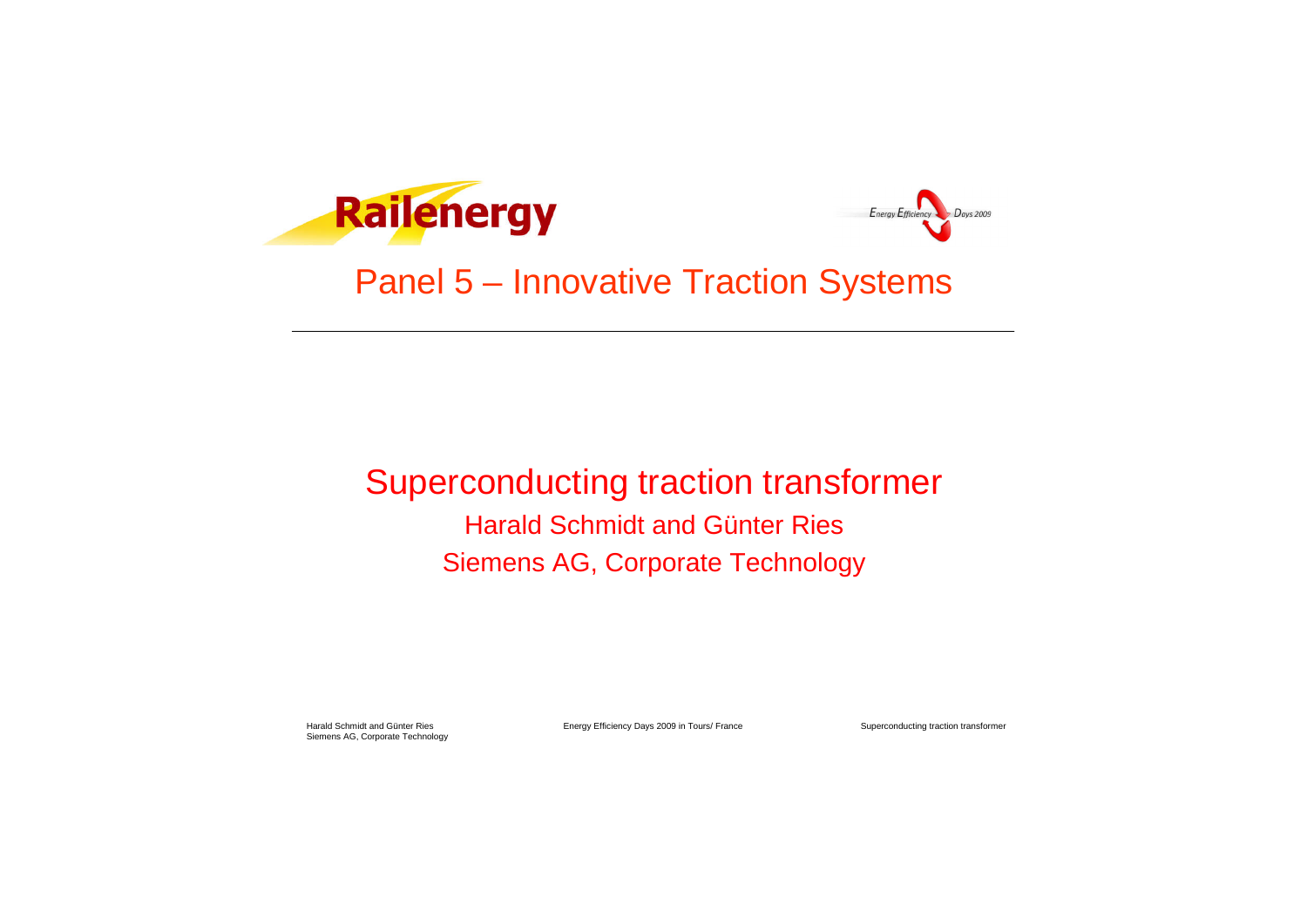Harald Schmidt and Günter Ries **Energy Efficiency Days 2009 in Tours/ France** 

Superconducting traction transformer

 $D$ ays 2009

Energy Efficiency



**Railenergy** 

## Why superconducting transformers ?

#### **Wheel load is critical**

- o serious weight limits on rail vehicles
- o Transformer weight is relevant
- **Solution:** transformer with windings from **High Temperature Superconductor (HTS)**

#### **Advantages:**

- **▶ reduced winding loss**
- **▶ 30 40% less weight**
- **20...50% less volume**



**Additional benefits:** Oil free, no fire hazard No aging of cold insulation **Disadvantages:**

- $\circledR$  needs cooling by liquid nitrogen at  $\leq$ -196  $\circ$ C ( $\leq$ 77 K)
- <sup>8</sup> Double walled, vacuum isolated cryostat ("Thermo flask")
- $\circledR$  Cooling by cryogenic cooler  $\rightarrow$  drive power as loss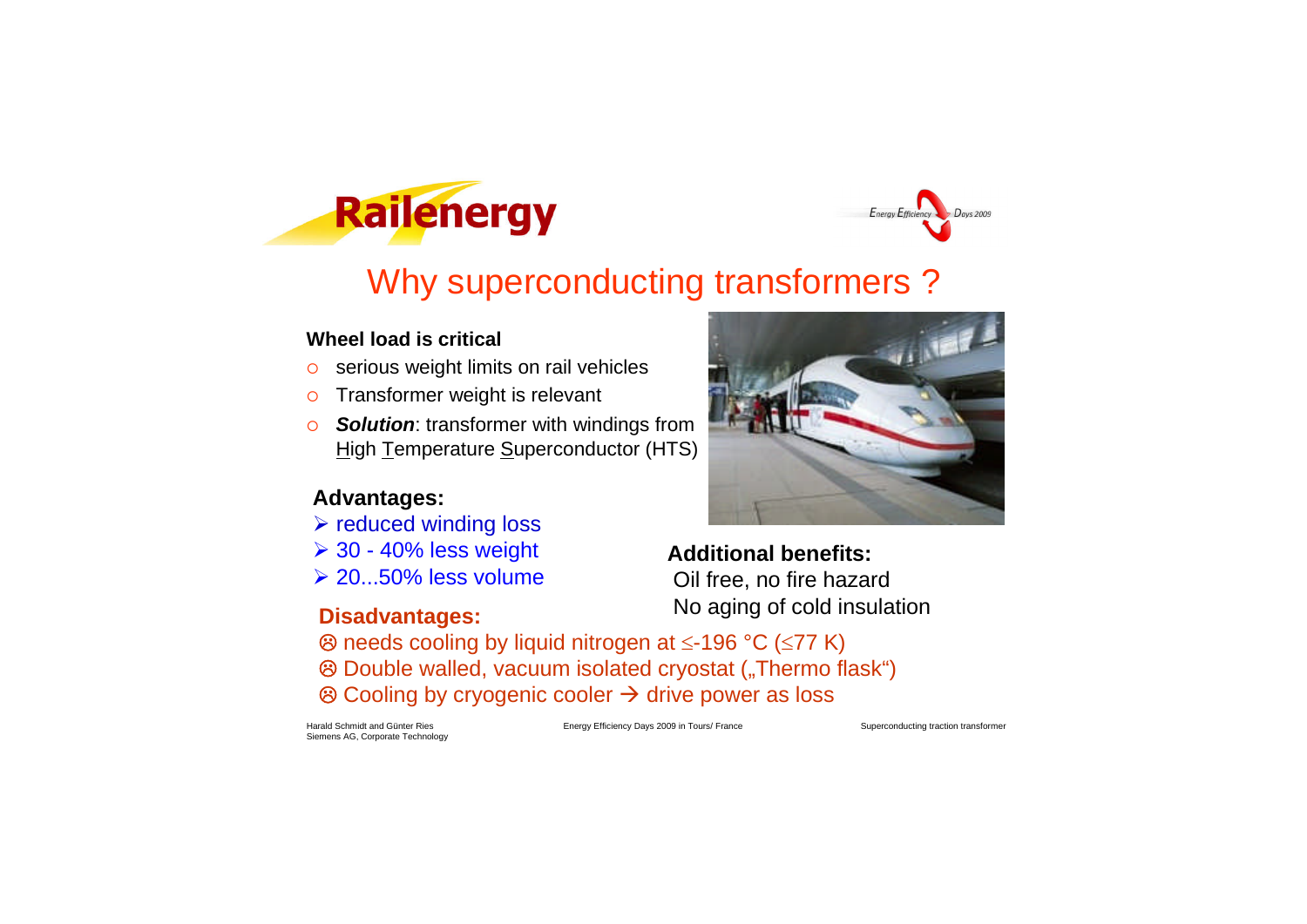Harald Schmidt and Günter Ries **Energy Efficiency Days 2009 in Tours/ France** 

Superconducting traction transformer





### Activities performed & Status

### o Main specifications for ICE 3 MS transformer

| 2 AC-power systems:                               | 16,7 Hz                                           | <b>50 Hz</b>       |  |  |
|---------------------------------------------------|---------------------------------------------------|--------------------|--|--|
| primary                                           | 15 kV, 4,6 MVA                                    | 25 kV, 4,6 MVA     |  |  |
| secondary                                         | 4 x 2 kV, 1,15 MVA                                | 4 x 2 kV, 1,15 MVA |  |  |
| Short circuit voltage $u_k$                       | $35\% - 45\%$                                     | $35\% - 45\%$      |  |  |
| <b>Maximum dimensions</b><br>including cryocooler | height $<$ 0,65 m<br>footprint $< 2 m \times 5 m$ |                    |  |  |
| <b>Overall efficiency</b>                         | $>99\%$                                           | $>99\%$            |  |  |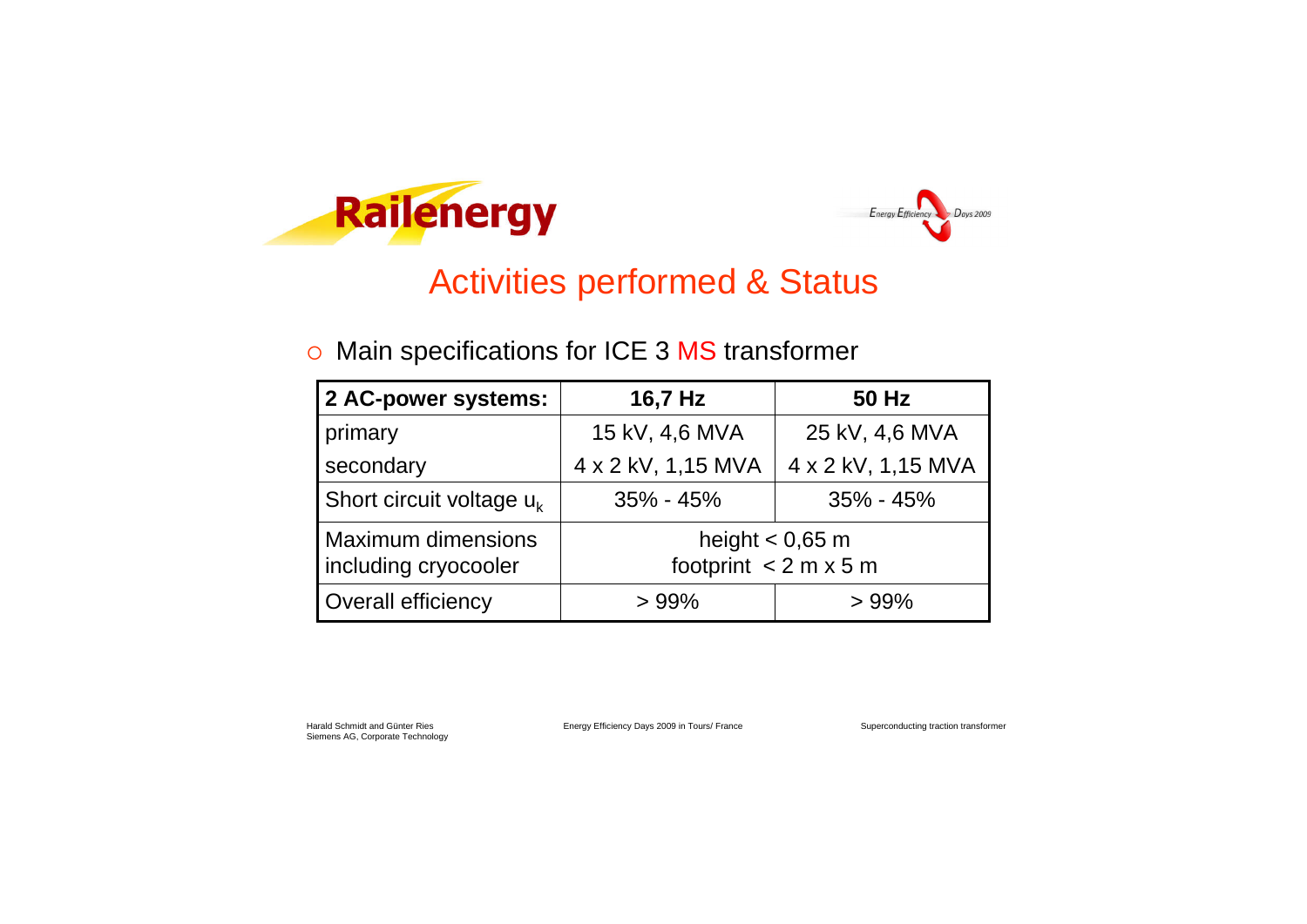Harald Schmidt and Günter Ries **Energy Efficiency Days 2009 in Tours/ France** 

Superconducting traction transformer





### Setup of ICE3 MS HTS-traction transformer

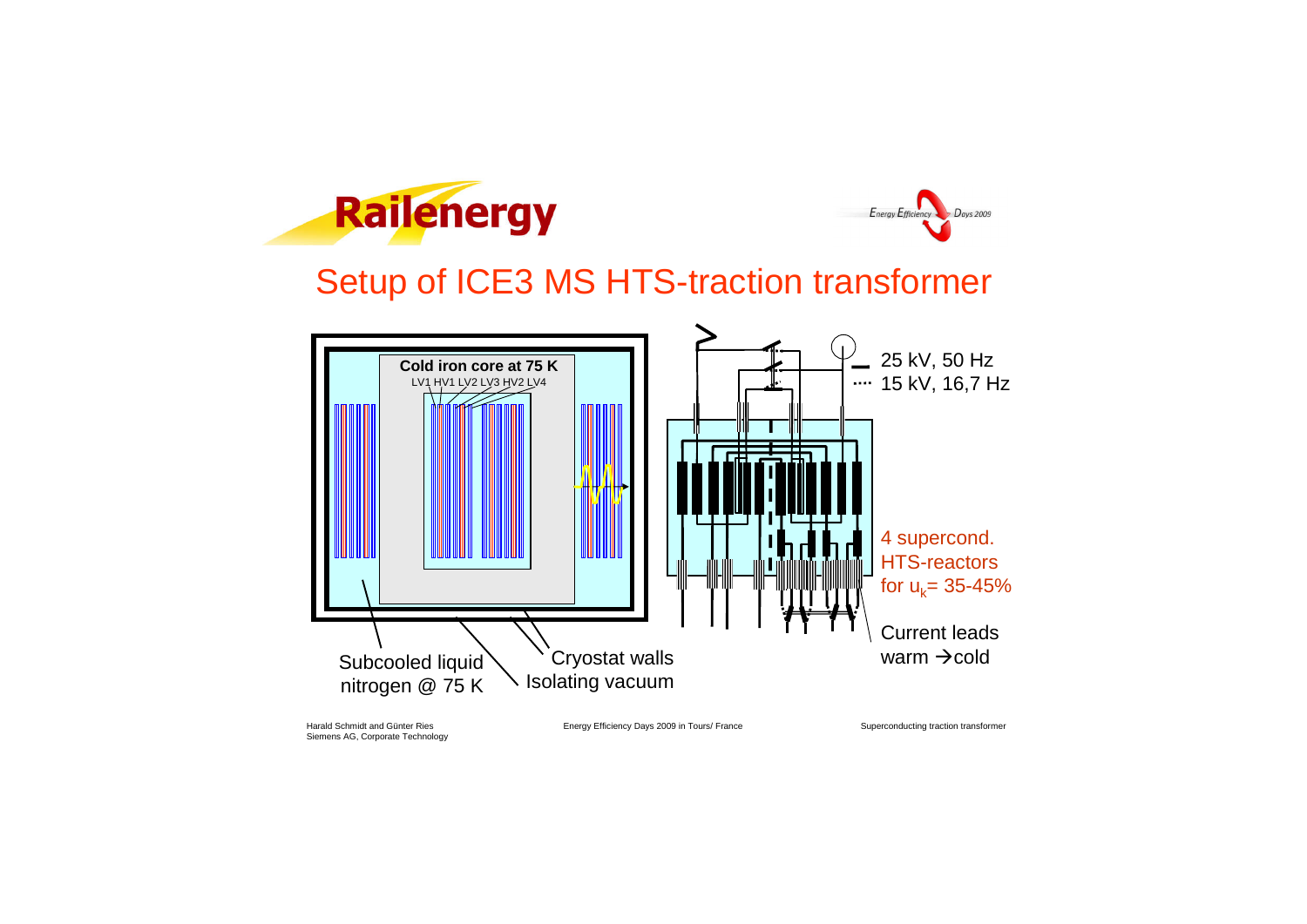Harald Schmidt and Günter Ries **Energy Efficiency Days 2009 in Tours/ France** 

Superconducting traction transformer





# Underfloor HTS-transformer with 4 reactors

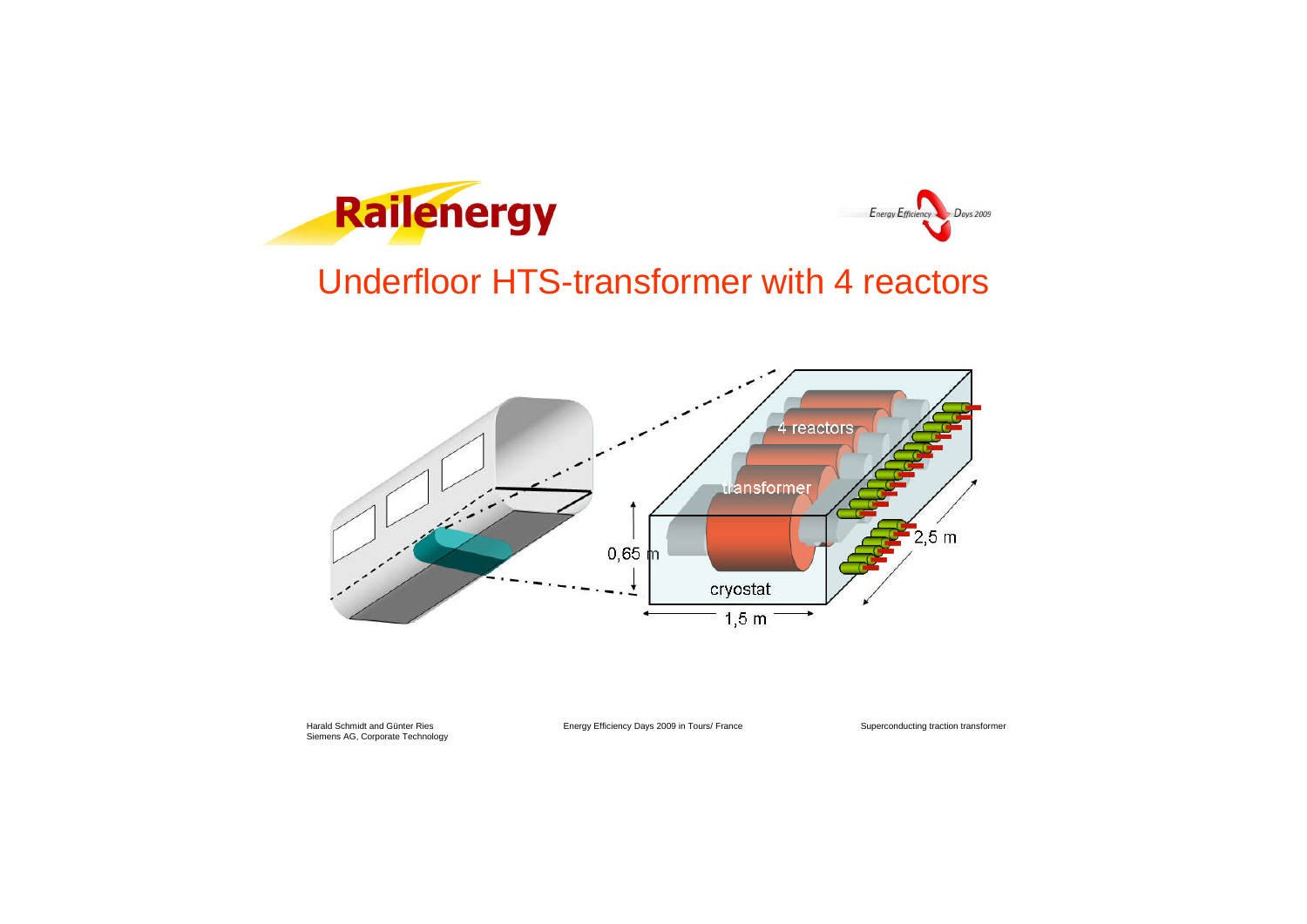Harald Schmidt and Günter Ries **Energy Efficiency Days 2009 in Tours/ France** 

Superconducting traction transformer









### Results / loss balance in HTS-transformer

| <b>Loss at nominal 4.6 MVA</b>           | 16.7 Hz         | <b>50 Hz</b> |  |
|------------------------------------------|-----------------|--------------|--|
| Cold loss transf. + 4 reactors           | $1,7$ kW        | 2,4 kW       |  |
| <b>Cryocooler power</b><br>$=$ warm loss | <b>26 kW</b>    | 36 kW        |  |
| <b>Efficiency HTS-transformer</b>        | 99,4%           | 99,2%        |  |
| Transformer weight                       | $5,6$ t         |              |  |
| <b>Efficiency Cu-oil transformer</b>     | $-92\%$ / 9,6 t |              |  |

#### **Cold loss at low temperature:**

- : heat flux via cryostat walls
- : loss in cold iron
- : heat flux via current leads
	- : magnetic AC-losses in HTS-wire

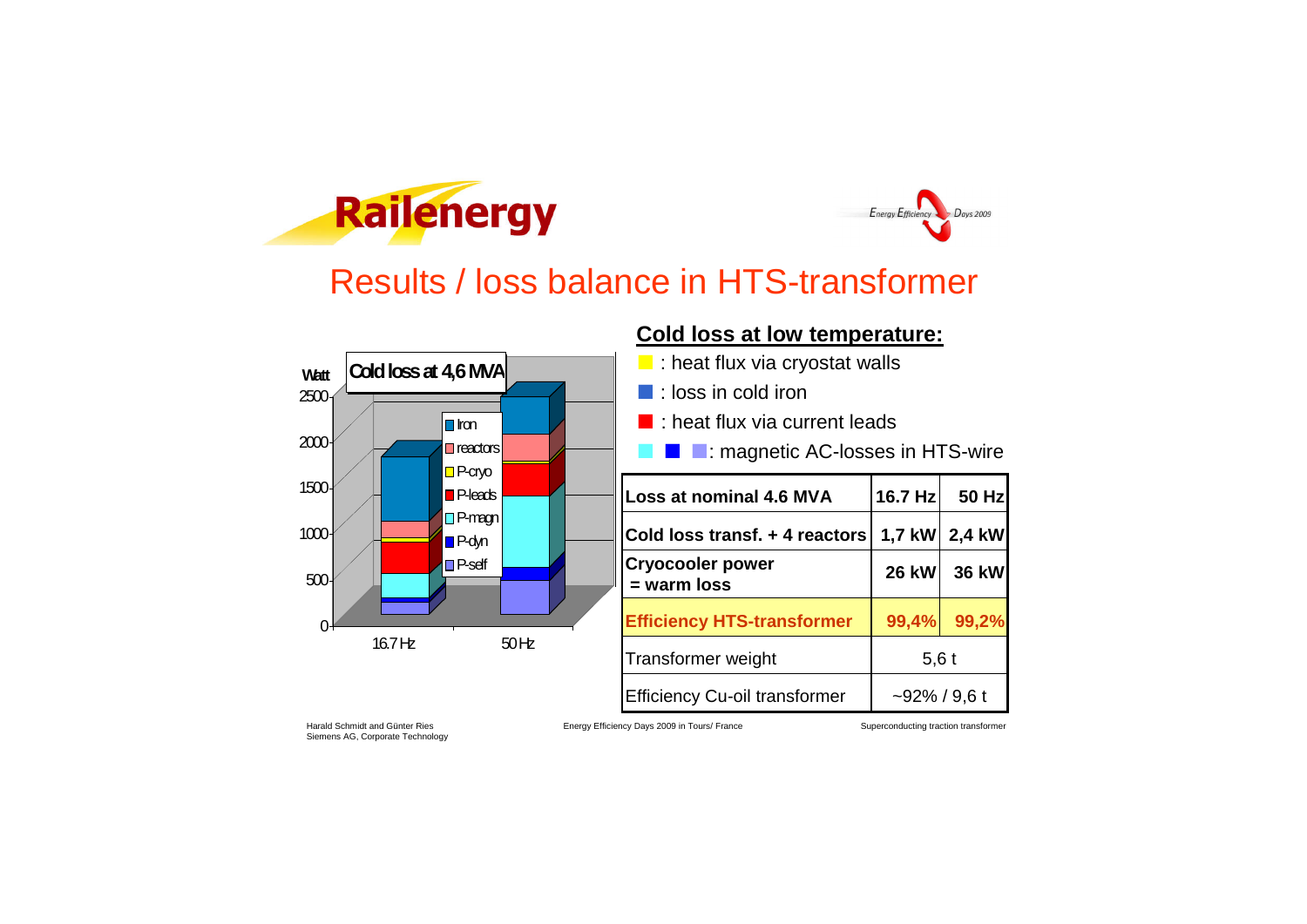Harald Schmidt and Günter Ries **Energy Efficiency Days 2009 in Tours/ France** 

Superconducting traction transformer





### Cold loss in HTS-transformer & reactors

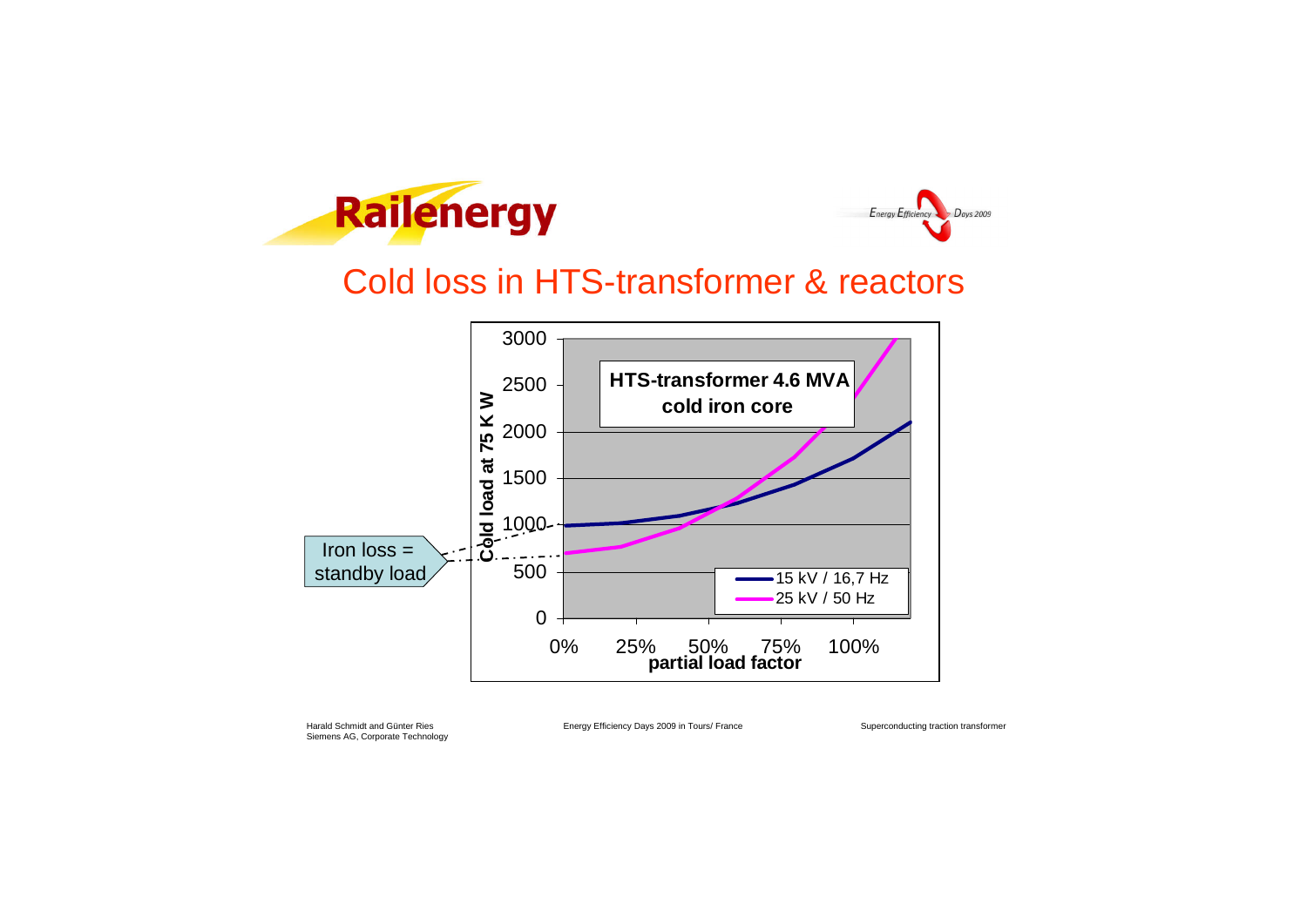Harald Schmidt and Günter Ries **Energy Efficiency Days 2009 in Tours/ France** 

Superconducting traction transformer

 $D<sub>ays</sub> 2009$ 

Energy Efficiency



## Transformer today's cooling system

- Cooling by forced flow sub-cooled liquid nitrogen at 75 K = -198 °C
- 6 commercial cryo-coolers required for full load at 50Hz
- Control of variable refrigeration demand by on/off switching

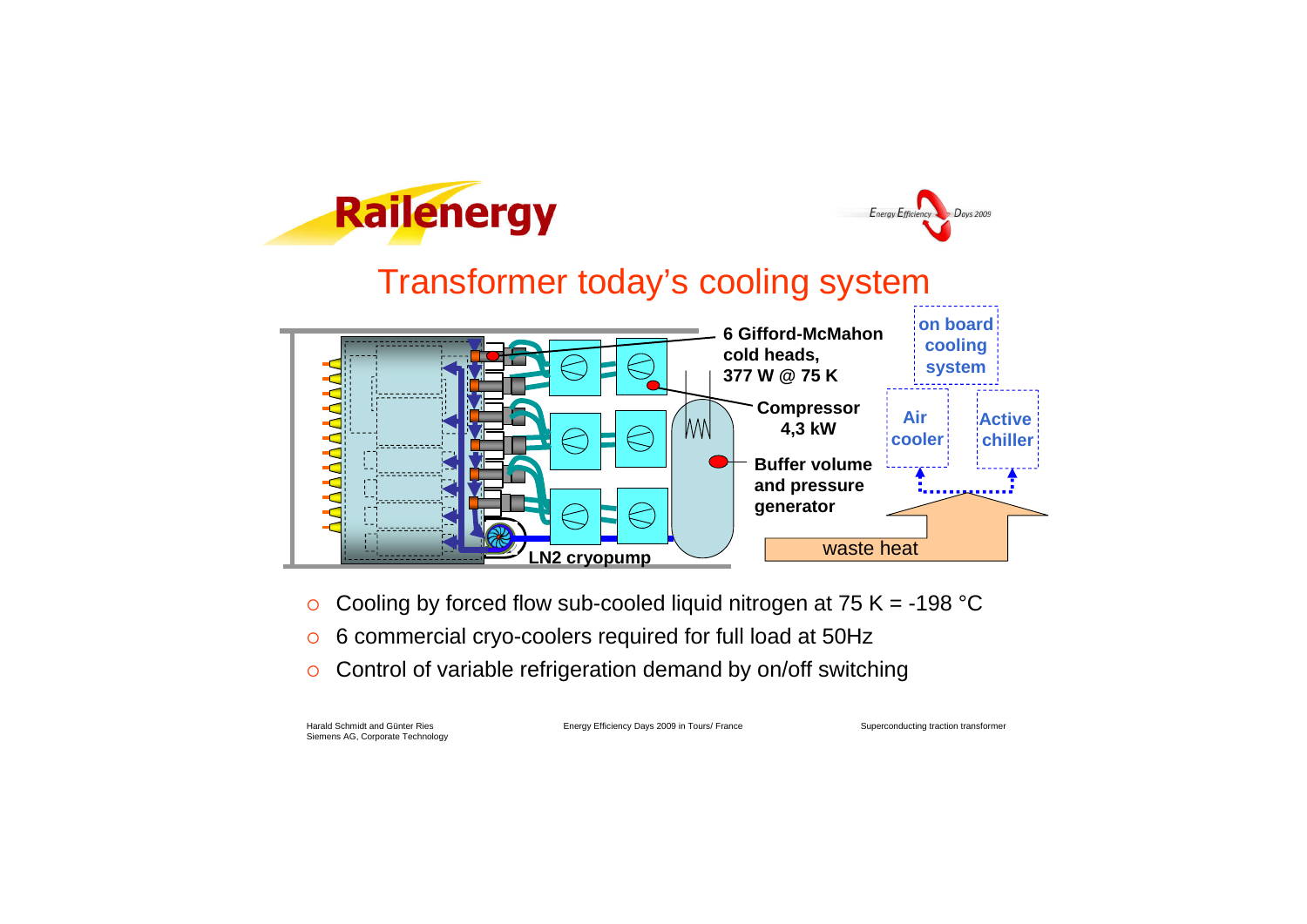



### Power consumption in dependence of load

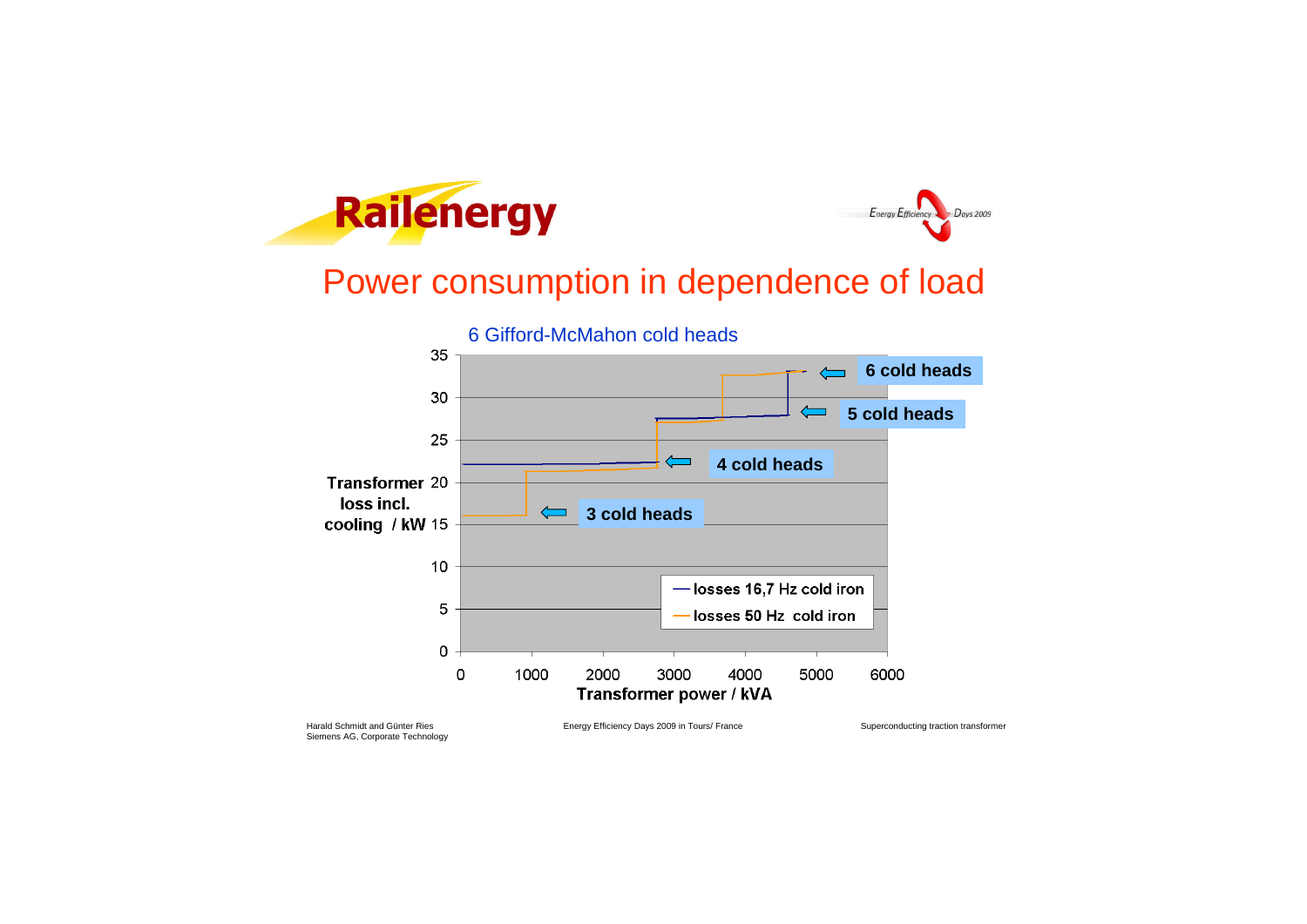Harald Schmidt and Günter Ries **Energy Efficiency Days 2009 in Tours/ France** 

Superconducting traction transformer





### Loss/km for typical ICE3 drive cycles

■ ■ **electric losses,** 2 transformers per train

#### ■ **energy penalty by transformer weight** estimate 6,4 kWh/kg\*yr.,

weight: Cu-oil 2x9,6 t, weight: HTS 2x5,6 t

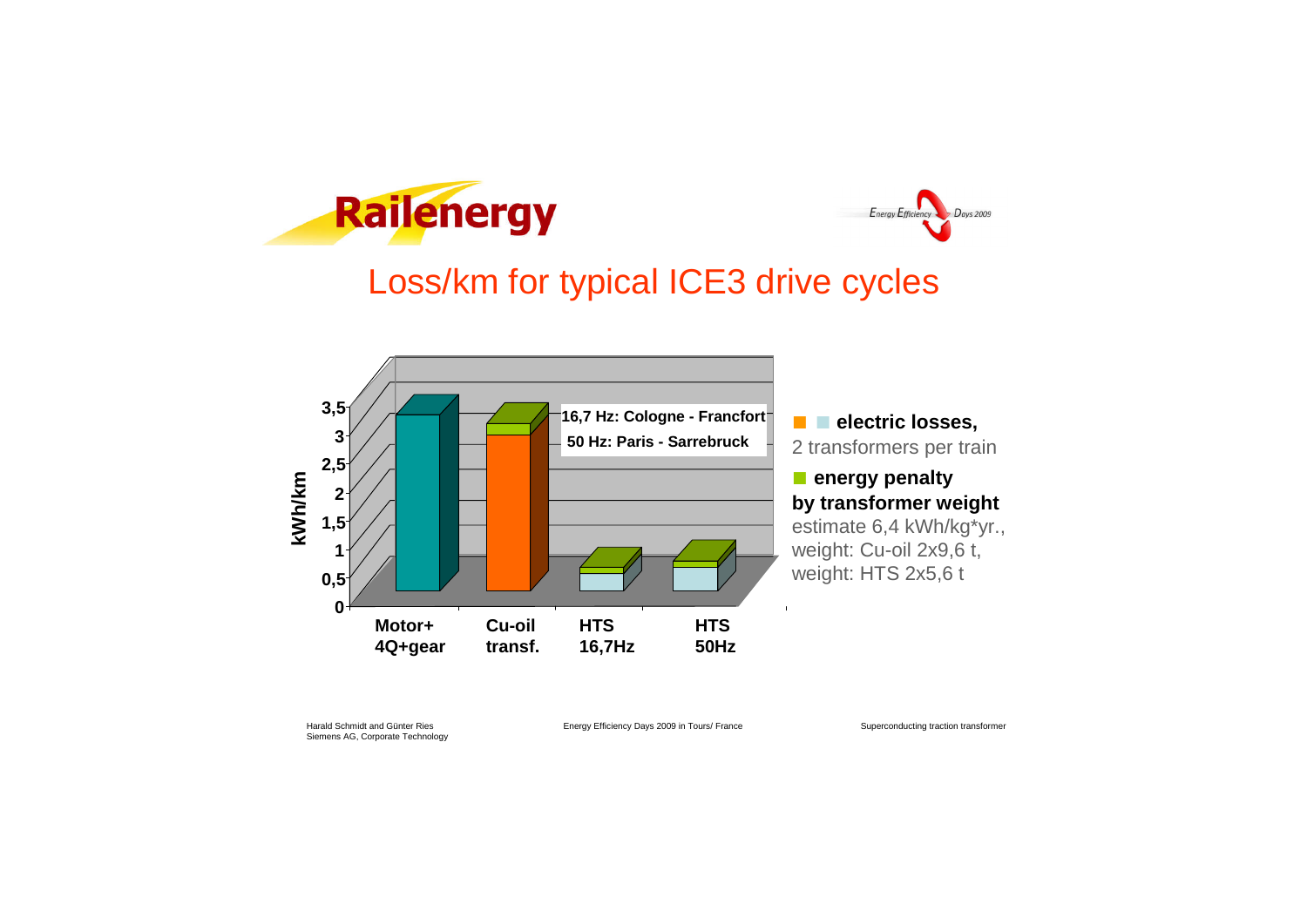Harald Schmidt and Günter Ries **Energy Efficiency Days 2009 in Tours/ France** 

Superconducting traction transformer





### Annual savings by HTS-transformer in ICE3

### 600.000 km/year, typical drive cycles

| <b>Drive cycle</b>                                | <b>Paris - Sarrebruck</b><br>25 kV/50 Hz |                 | Cologne - Francfort<br>15 kV/16.7 Hz |                 |
|---------------------------------------------------|------------------------------------------|-----------------|--------------------------------------|-----------------|
| 2 transformers                                    | convent.                                 | <b>HTS</b>      | convent.                             | <b>HTS</b>      |
| Electrical loss/year                              | 1650 MWh                                 | <b>250 MWh</b>  | <b>1650 MWh</b>                      | <b>180 MWh</b>  |
| Weight penalty                                    | <b>120 MWh</b>                           | 70 MWh          | <b>120 MWh</b>                       | 70 MWh          |
| Transformer<br>consumption                        | 1770 MWh                                 | 320 MWh         | <b>1770 MWh</b>                      | <b>250 MWh</b>  |
| <b>Energy saved by HTS</b>                        |                                          | <b>1450 MWh</b> |                                      | <b>1520 MWh</b> |
| Estimated savings/year<br>per train at 9 ct/kWh** |                                          | 130 T€/y        |                                      | 137 T€/y        |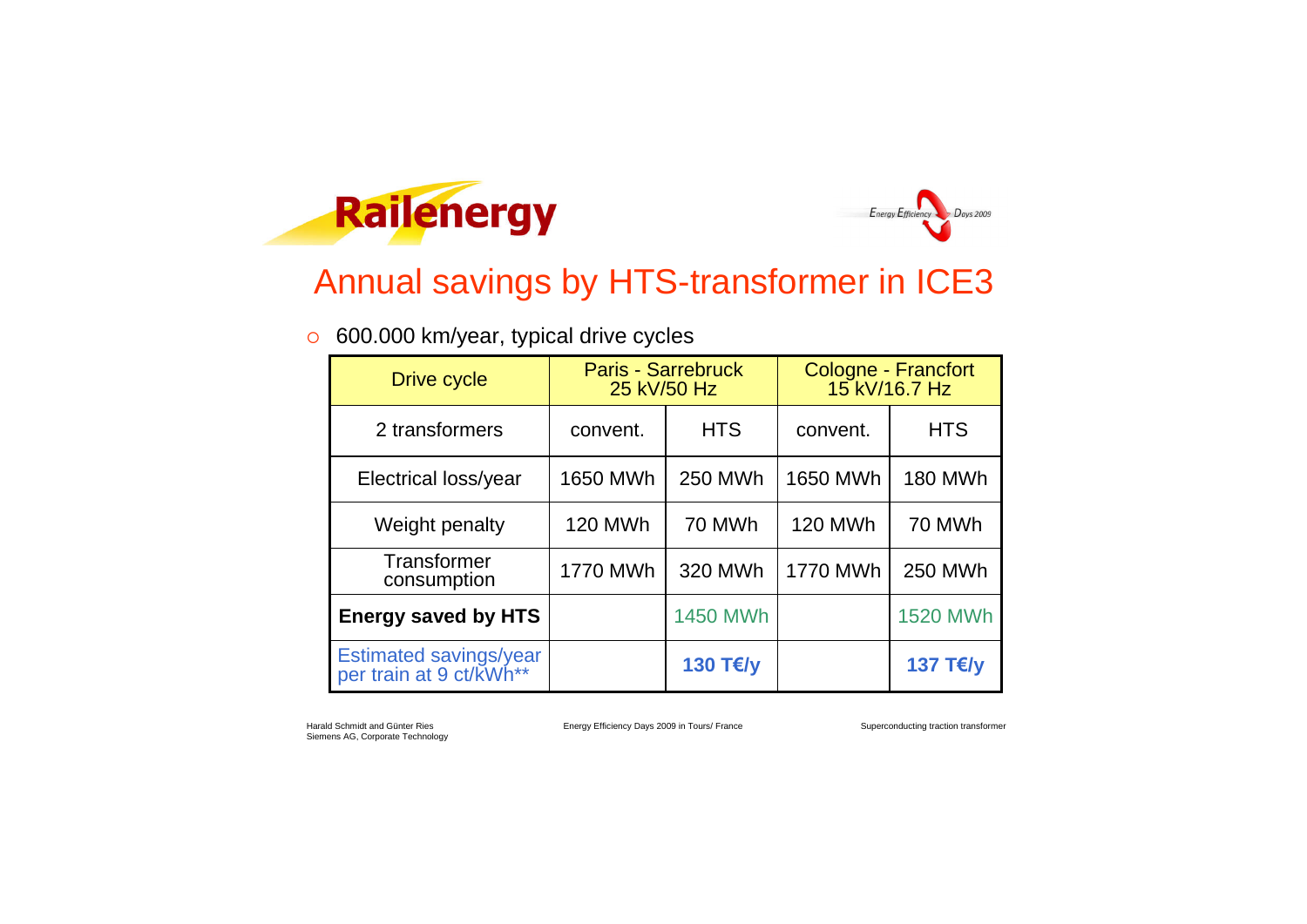Harald Schmidt and Günter Ries **Energy Efficiency Days 2009 in Tours/ France** 

Superconducting traction transformer

Days 2009



## Amortization of HTS-technology in ICE3

 **2 transformers per train 600.000 km/year**

Energy Efficiency

- **Today's additional cost of HTS-technology is estimated ~740 T€/train**
- **Cost of future HTS technology will drop with growing markets**
- **Growing energy price reduces significantly the payback time**

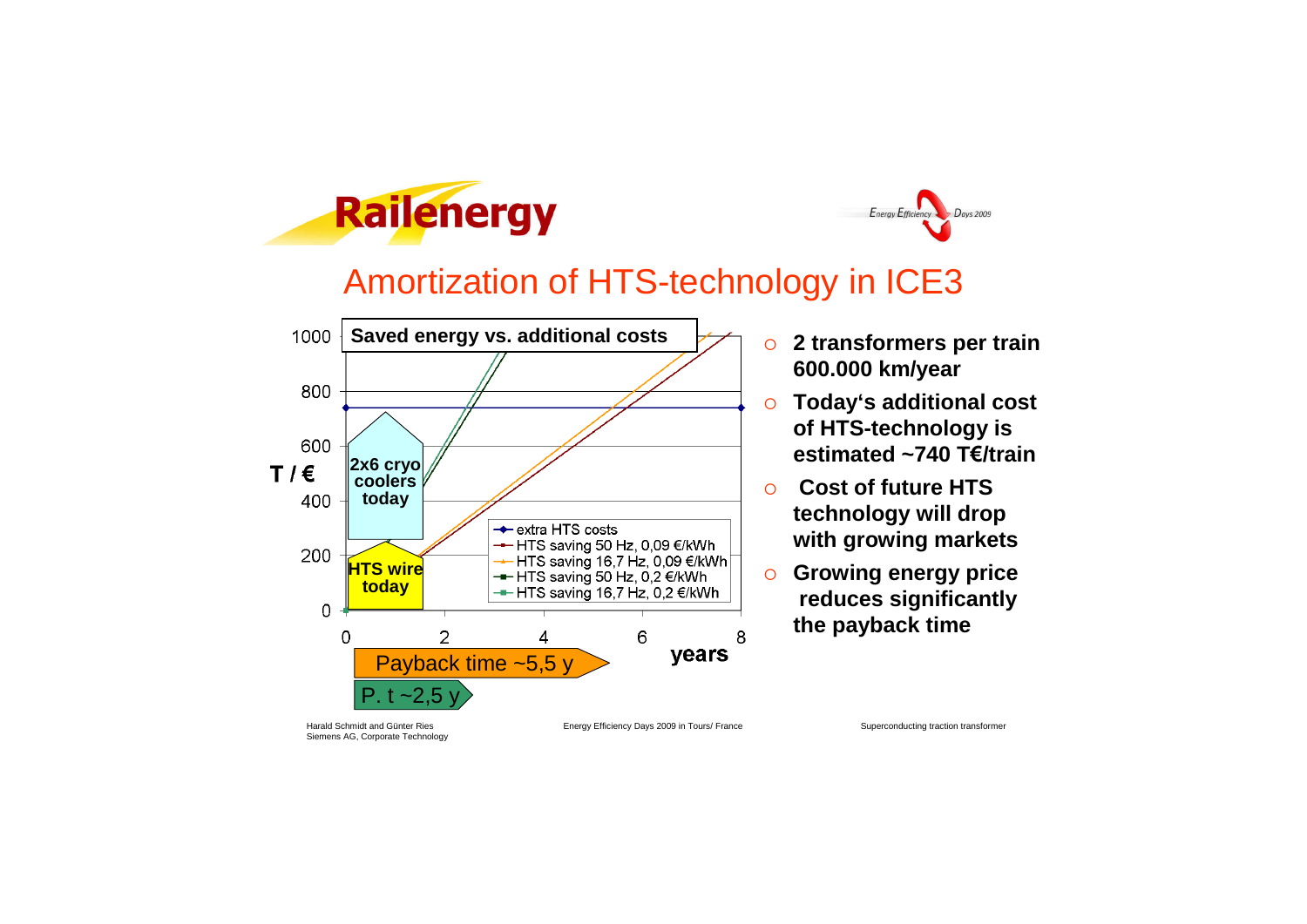Harald Schmidt and Günter Ries **Energy Efficiency Days 2009 in Tours/ France** 

Superconducting traction transformer





# Next Steps

- o Data of HTS transformer as input into the global model.
- o Market observation of the development of HTS conductors and suitable cooling systems.
- Further discussion on operational aspects of HTS traction transformer with operators.

### **Outlook**

- HTS transformers can be built.
- o HTS transformers will be economic viable by increasing energy prices in the next decades.



**First 1MVA-HTS transformer at SIEMENS in 2001. Function & low loss was demonstrated.**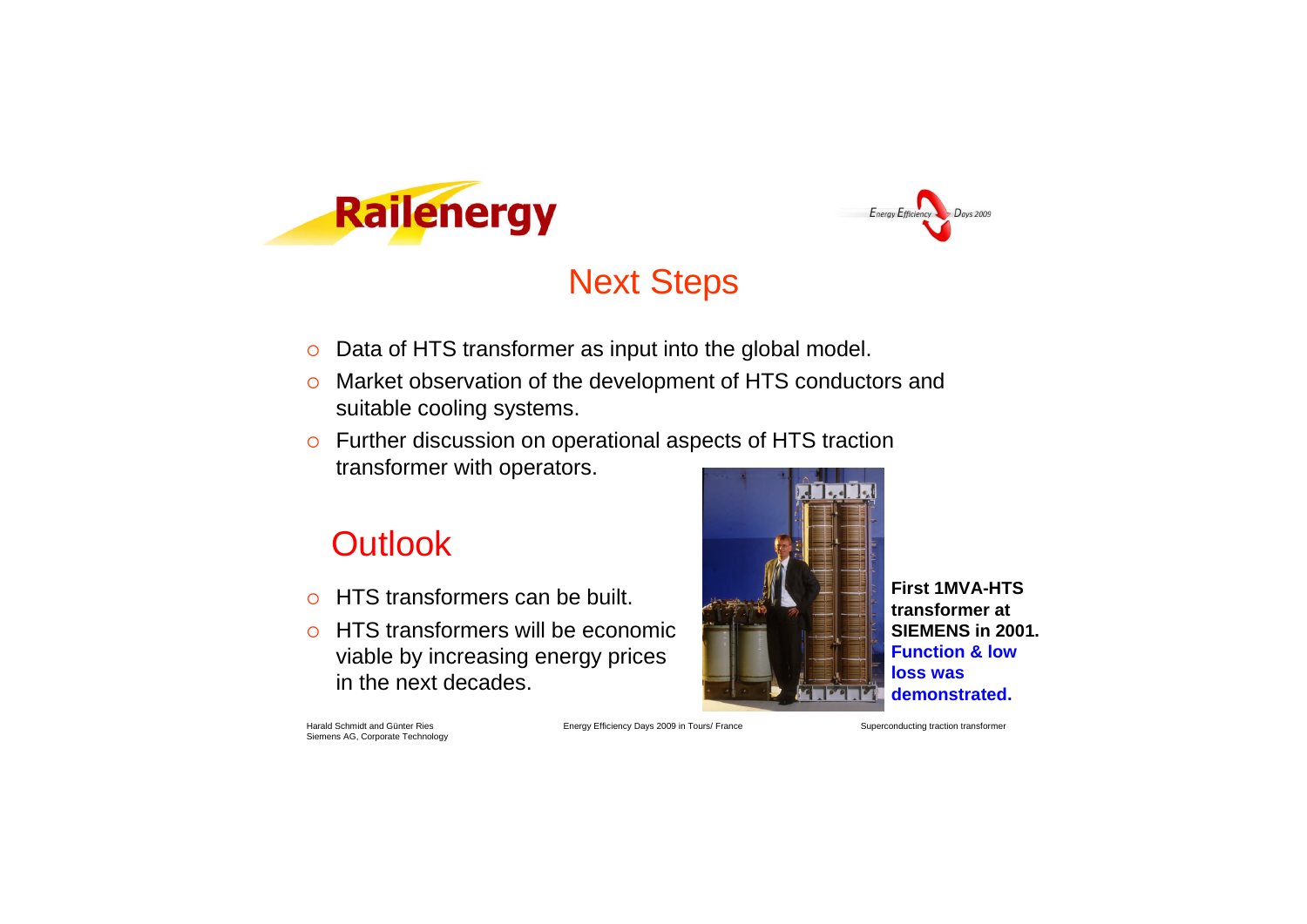Harald Schmidt and Günter Ries **Energy Efficiency Days 2009 in Tours/ France** 

Superconducting traction transformer





## **Thank you for your attention !!!!!!**

### **Questions ???**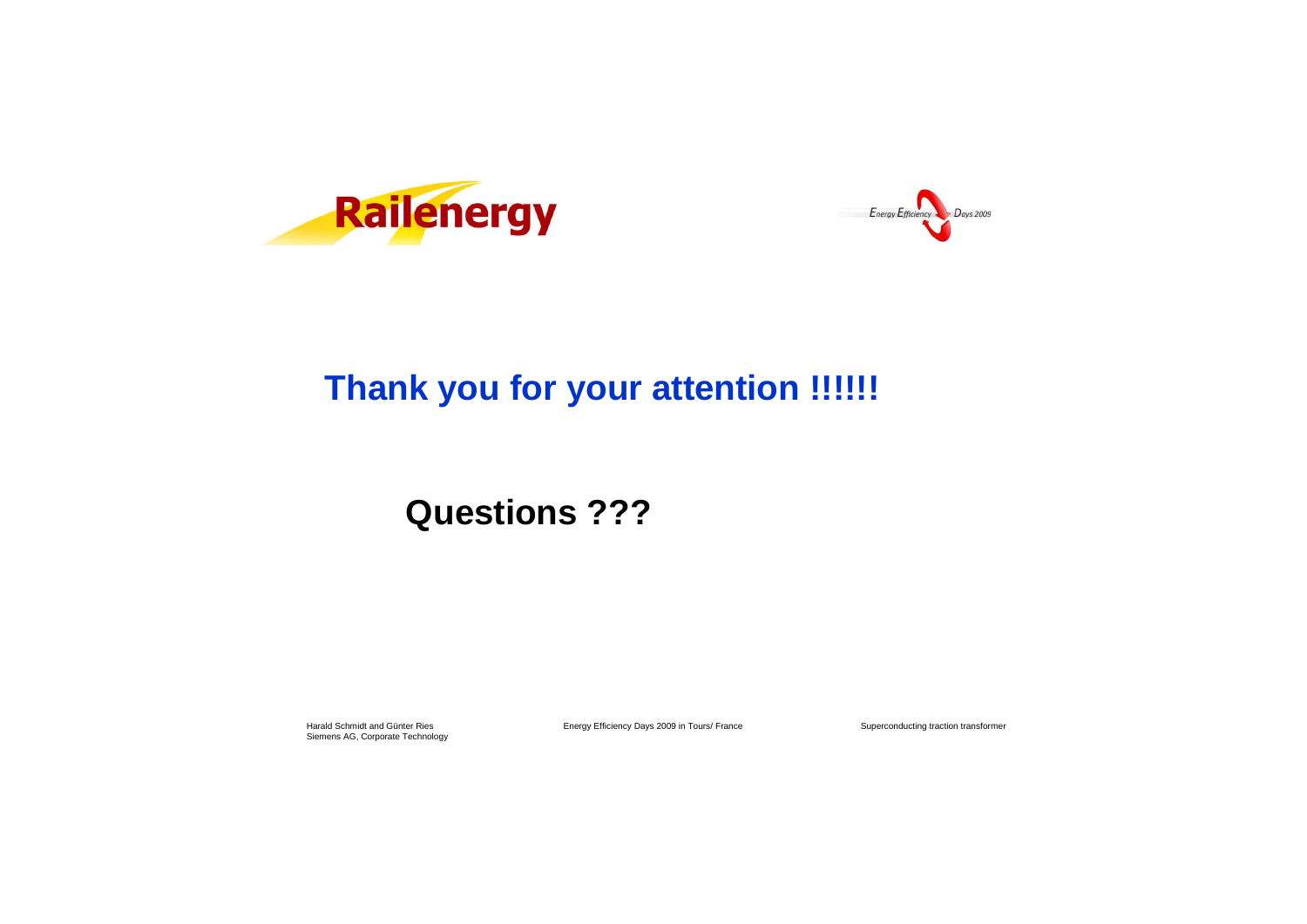



### o Back-up

Harald Schmidt and Günter Ries<br>Siemens AG, Corporate Technology

Energy Efficiency Days 2009 in Tours/ France

Superconducting traction transformer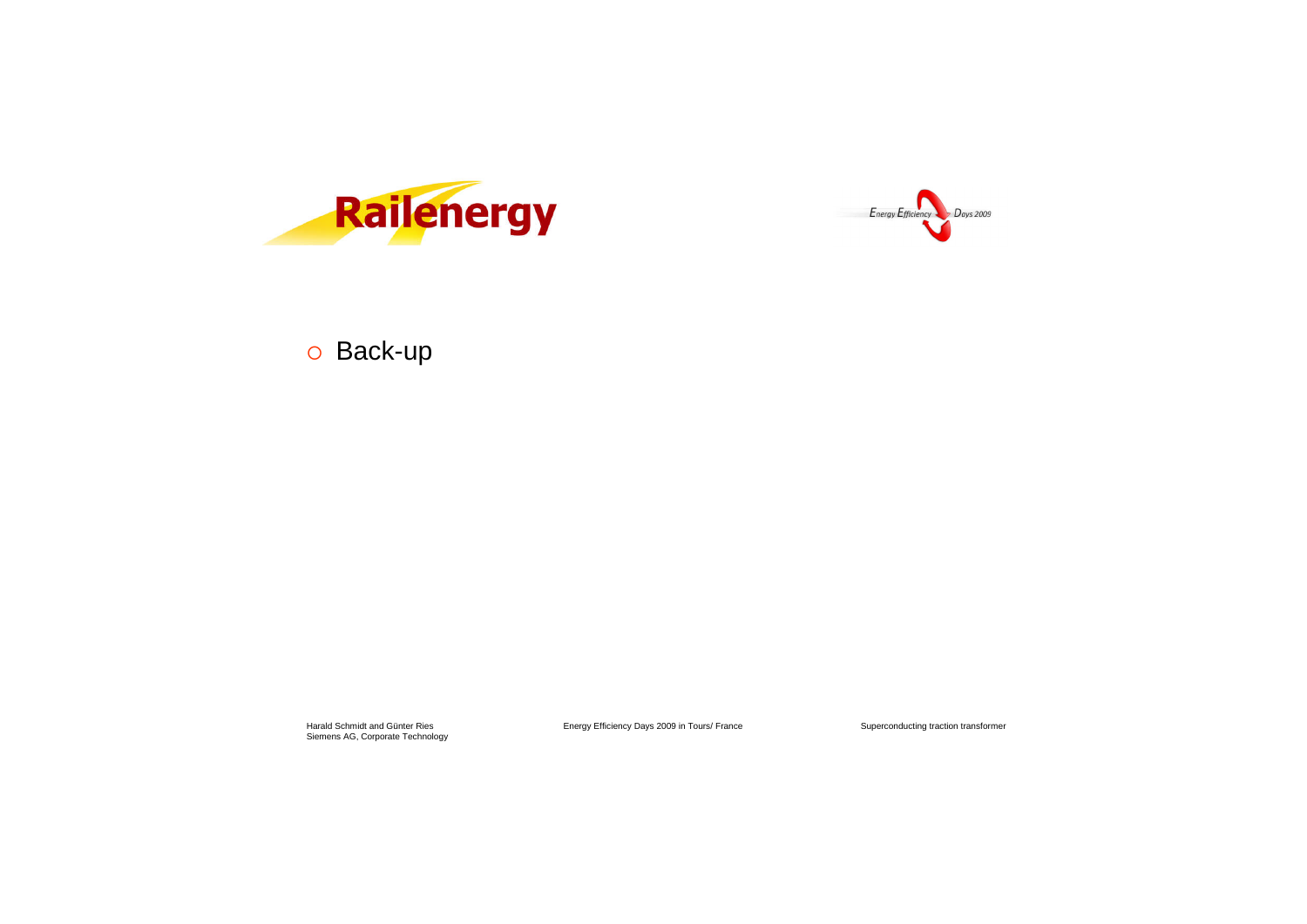



### **High Temperature Superconductor HTS**

- o New superconducting material class was detected 1987
- o HTS wire has been developed, is commercially available
- Carries large currents ~30-100\*jCu with zero DC-resistance
- o AC-fields generate cold loss at ~77 K
- $\circ$  Know-how on loss mechanisms  $\rightarrow$  dedicated winding design

Siemens AG, Corporate Technology

Harald Schmidt and Günter Ries **Energy Efficiency Days 2009 in Tours/ France** 

Superconducting traction transformer

2G\_HTS: 1 µm-HTS film on support tape High current Roebel conductor



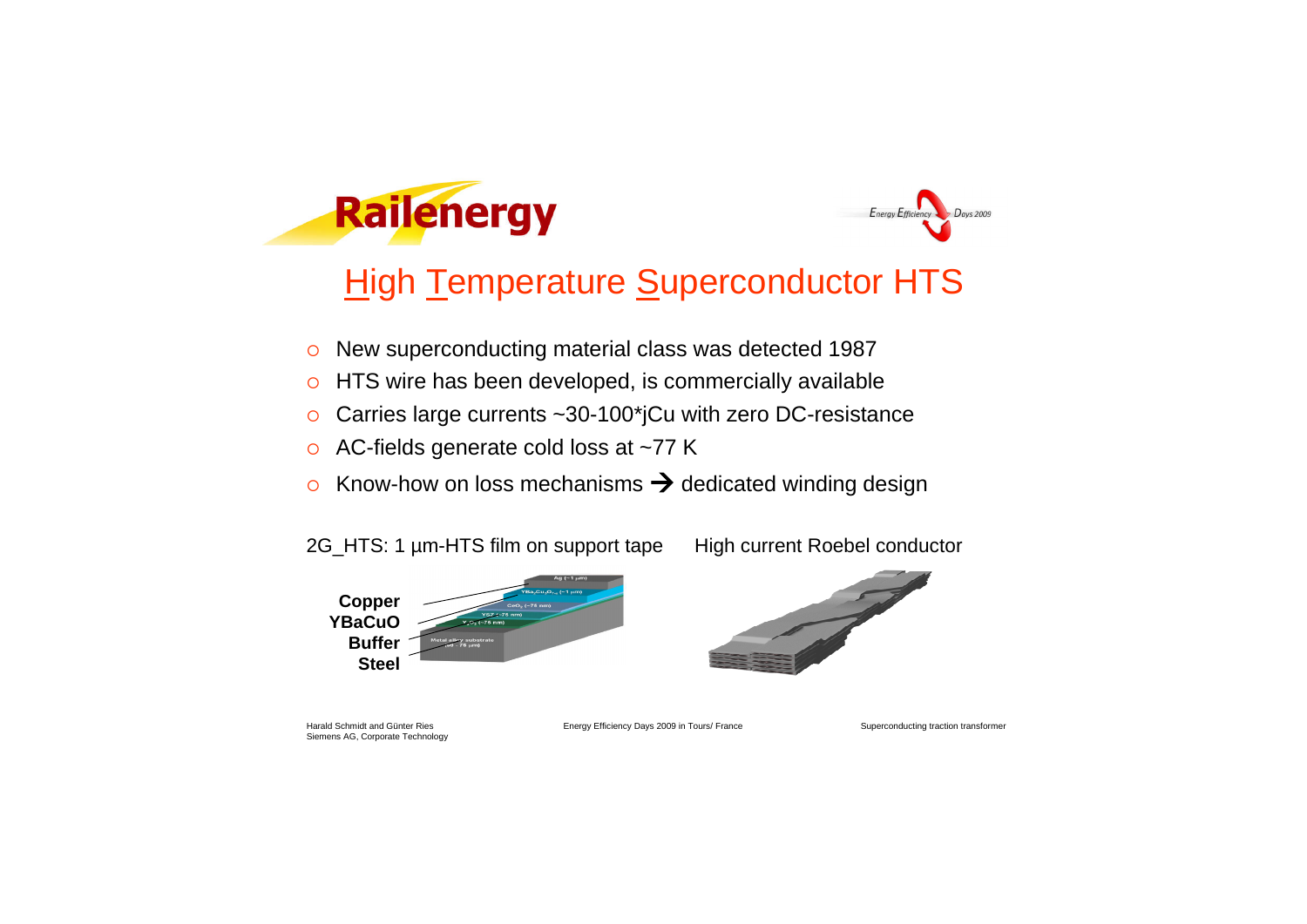Harald Schmidt and Günter Ries **Energy Efficiency Days 2009 in Tours/ France** 

Superconducting traction transformer

#### **First HTS transformer at SIEMENS**

Rated Power 1000 kVA Frequency 50 Hz Voltage 25 kV / 1.4 kV Short Circuit Voltage 25 % Temperature  $65 K = -208°C$ Cold loss at 65 K 2700 W Stirling cryocooler power ~30 kW Efficiency 97,4%

#### **Function & low loss was demonstrated**







### 1 MVA Transformer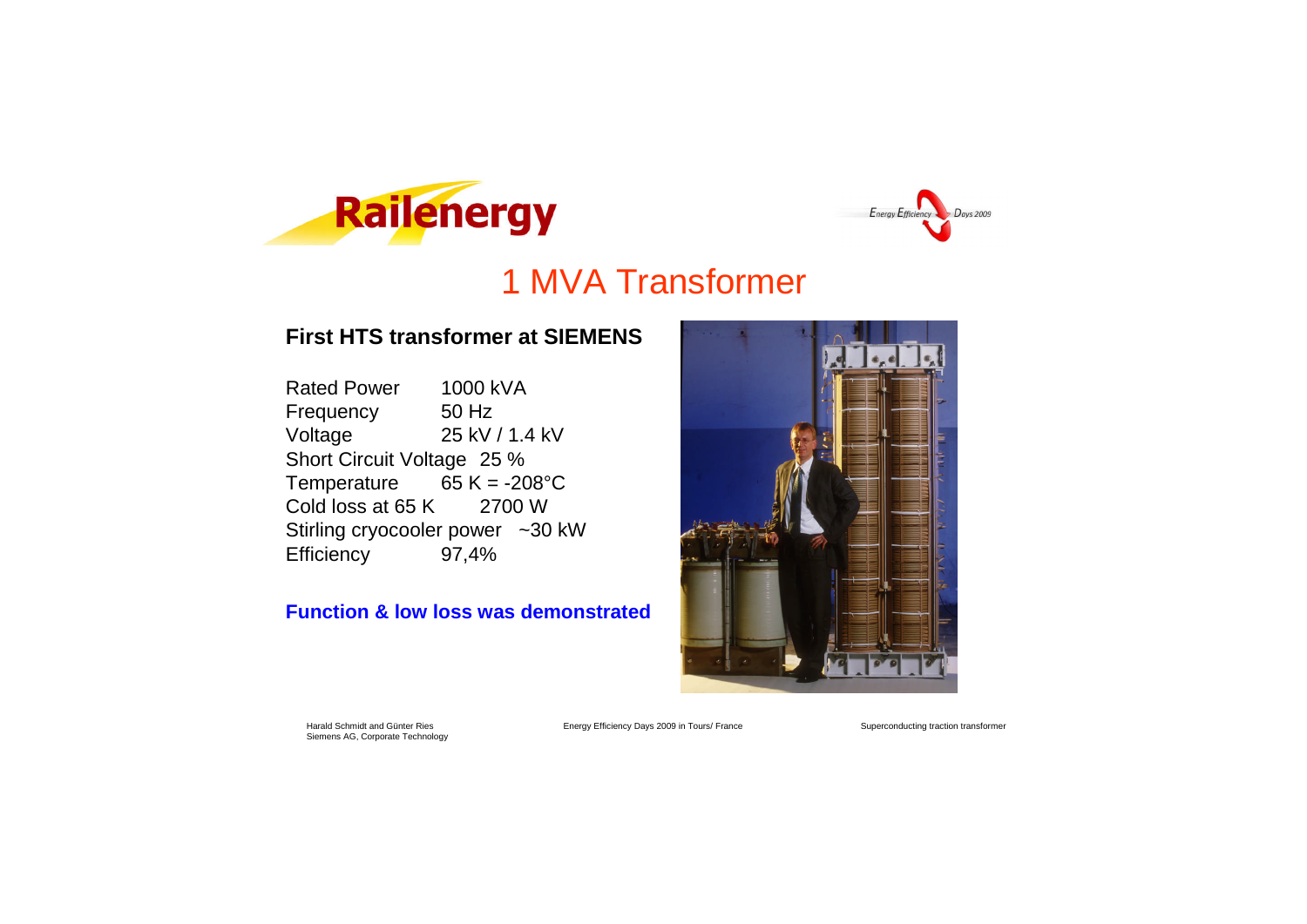Harald Schmidt and Günter Ries **Energy Efficiency Days 2009 in Tours/ France** 

(a modification of domestic heat and power cogeneration unit) Expected: 3x900 W @ 75 K, 3x5 kW drive power weight  $\sim$ 700 kg, efficiency  $\Box$ 99,6%

Superconducting traction transformer





### Near term cryotechnology

 $\circ$  Under development: Stirling cryocooler "Sunmachine"

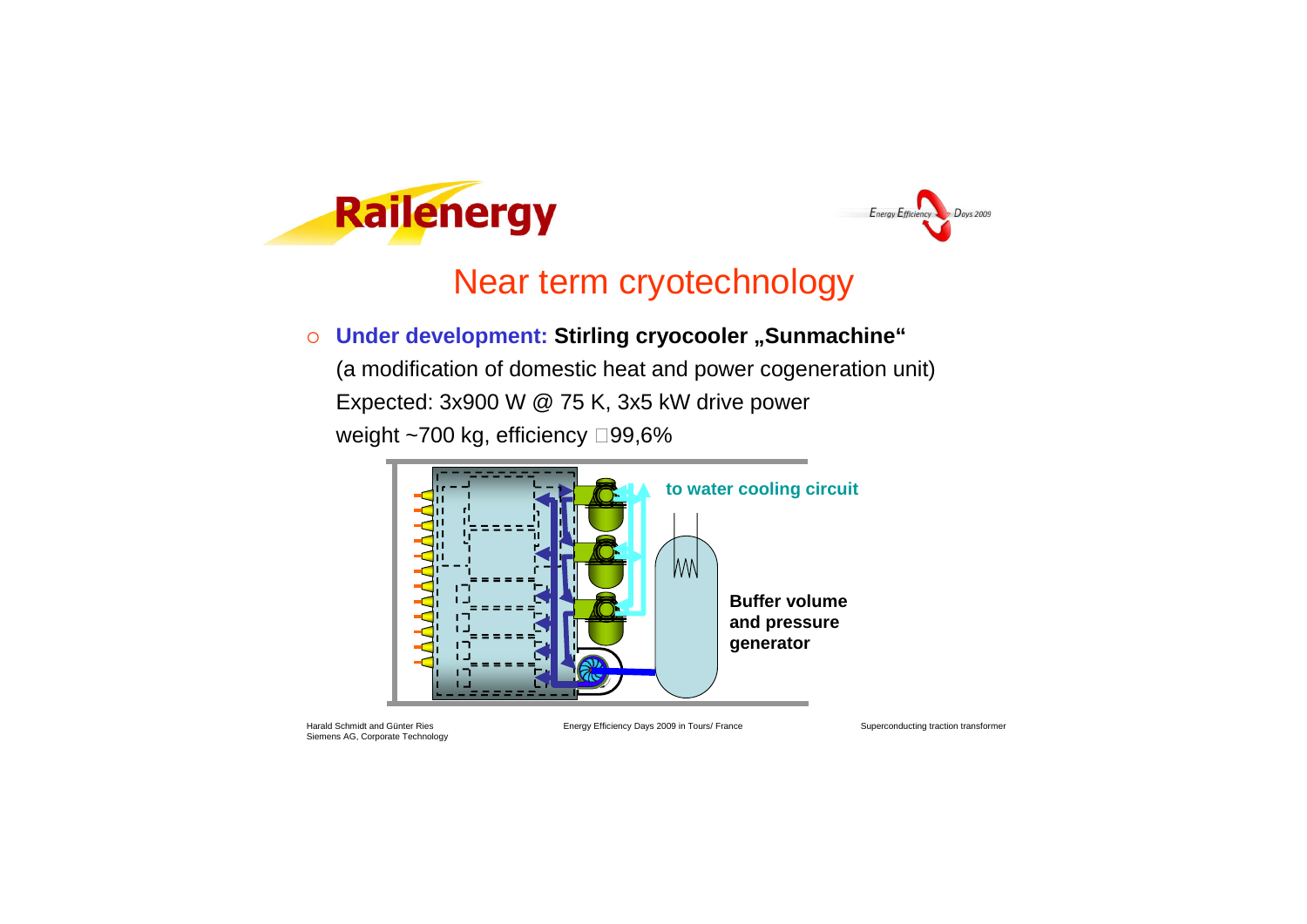Harald Schmidt and Günter Ries **Energy Efficiency Days 2009 in Tours/ France** 

Superconducting traction transformer





### Operational aspects of HTS-traction transformers in ICE 3 / Cooling

#### **Cooling**

- Closed cryogenic cooling system: no LN2-supply in normal operation
- Cooldown to 75 K by cryocooler: ~12 days\*
- Cooldown to 75 K from LN2-tank: several  $h 1$  day
- o Train operation at loss of cooling:  $\sim$  1,4 h at 4,6 MVA, ~3h at 2,3 MVA\*
- $\circ$  No catenary (LN2-pump by battery):  $\sim$ 9 h<sup>\*</sup> until 77 K
- Standby loss at RT (iron and leads) 16 kW @ 50 Hz, 22 kW @ 16,7 Hz
- Service of GM-cryocoolers (today) 2 years or 6000 operating hours
- 
- 
- 
- 
- 
- 
- 

\* source: M. Meinert (Siemens), doctor thesis TU Darmstadt 2006